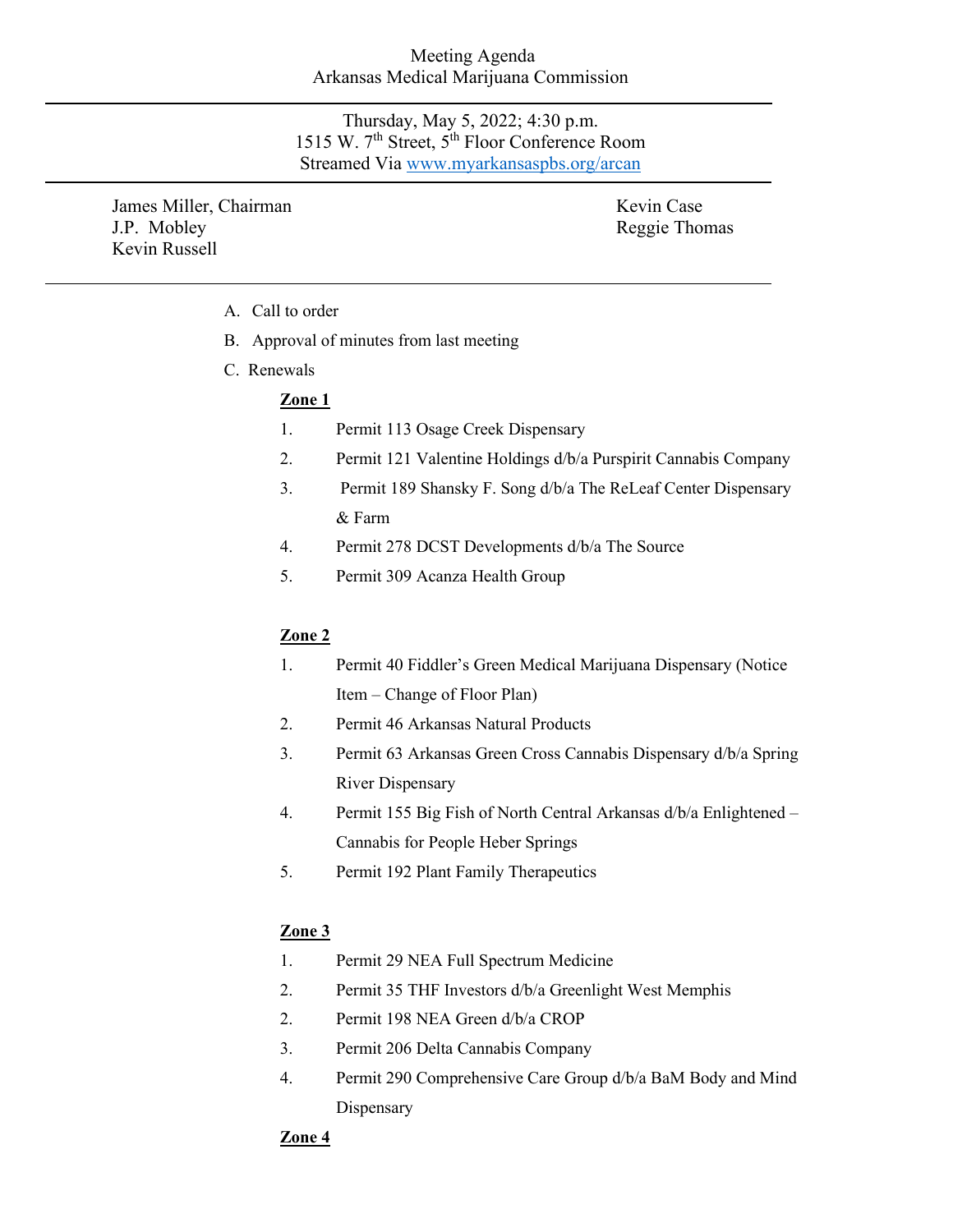- 1. Permit 33 420 RX d/b/a 420 Dispensary
- 2. Permit 117 JPS Management d/b/a Fort Cannabis Co.
- 3. Permit 158 River Valley Dispensary d/b/a Enlightened Cannabis for People Morrilton
- 4. Permit 162 Johnson County Dispensary d/b/a Enlightened Cannabis for People Clarksville
- 5. Permit 258 3J Investment d/b/a Good Day Farm Van Buren (Notice Item – Change of Floor Plan)

## **Zone 5**

- 1. Permit 126 Capitol City Medicinals d/b/a Berner's at Good Day Farm (Notice Item – Change of Floor Plan)
- 2. Permit 145Grassroots OPCO d/b/a CuraLeaf
- 3. Permit 249 Natural Relief Dispensary
- 4. Permit 267 Rock City Harvest d/b/a Harvest Cannabis Dispensary
- 5. Permit 277 Native Green d/b/a Native Green Little Rock

## **Zone 6**

- 1. Permit 21 Green Springs Medical
- 2. Permit 31 MD Medicinals d/b/a Suite 443
- 3. Permit 154 Natural State Medical Group d/b/a Custom Cannabis
- 4. Permit 281 Hensley Wellness Center d/b/a Native Green Hensley

#### **Zone 7**

- 1. Permit 19 Delta Cultivators d/b/a Greenlight Dispensary
- 2. Permit 32 Delta Green d/b/a High Bank Cannabis Co.
- 3. Permit 106 The Treatment Cannabis Dispensary LLC
- 4. Permit 222 Pine Bluff Agriceuticals d/b/a Hash & Co.
- 5. Permit 272 DCI Partners d/b/a Greenlight Monticello

#### **Zone 8**

- 1. Permit 97 Bloom Medicinals of AR d/b/a Bloom Medicinals
- 2. Permit 156 Arkadelphia Dispensary d/b/a Enlightened Cannabis for People Arkadelphia